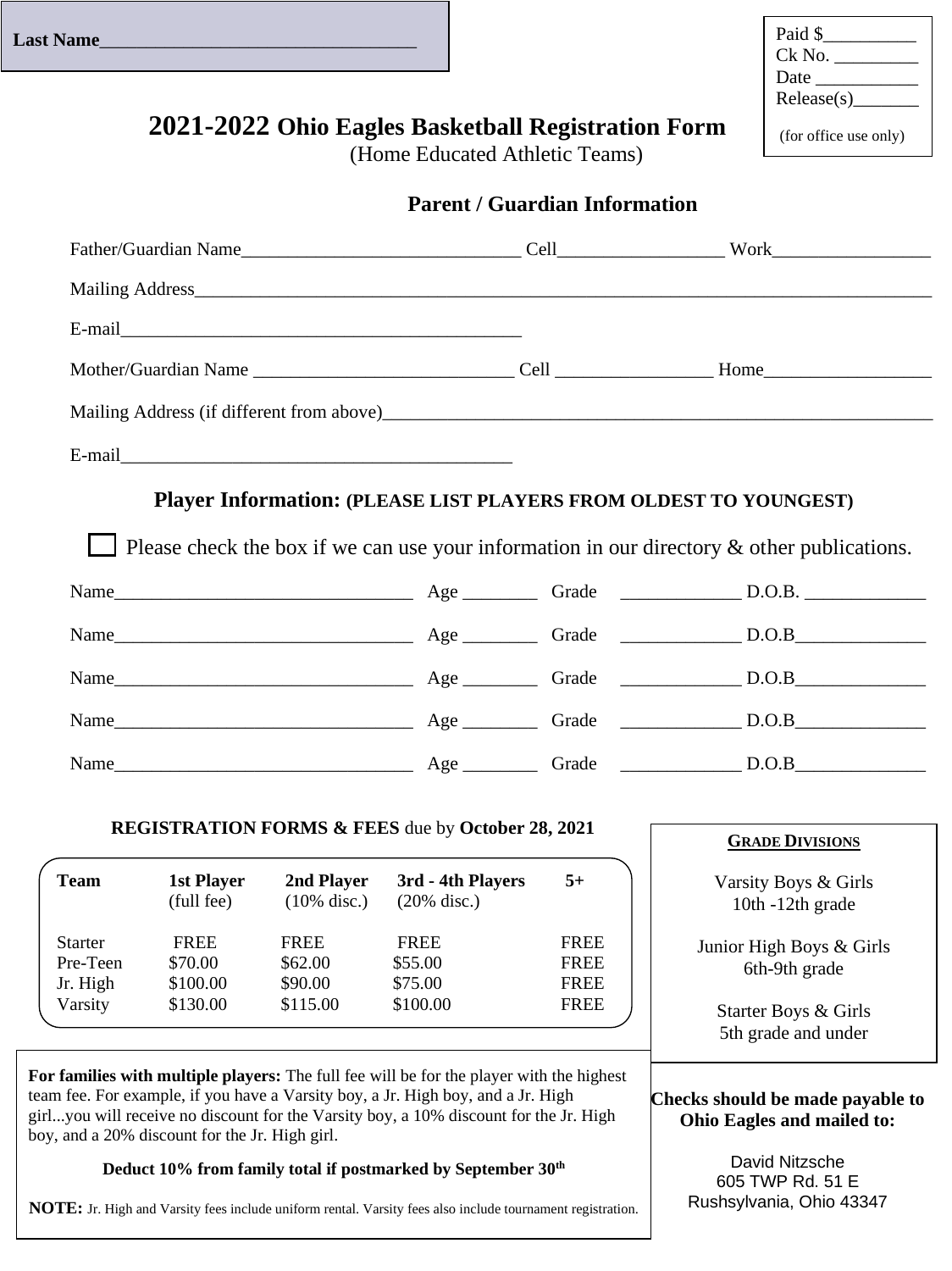#### **OHIO HEAT FAMILY COMMITMENT**

#### *The Ohio Eagles Basketball program requires commitment to practices, games, volunteering, and travel.*

We rely on volunteers to staff the many positions that are required to run a successful program. If your child participates in the Ohio Eagles basketball program, we expect you to also serve the program in a variety of ways. There will be a signup sheet passed around at the beginning of the season that you will need to volunteer for an announced number of items. These positions will include, but are not limited to:

- 
- 
- 
- Sportswear Sales Mgmt. Team Picture Coordinator
- 
- 
- -

We need your help… *Thank you!*

#### **UNIFORM LEASE AGREEMENT**

Families are expected to keep uniforms in good condition, including regular cleaning....please follow cleaning instructions. Uniforms must be returned at the end of each season...undamaged. Failure to do so will result in a \$75.00 uniform replacement charge.

#### **ELIGIBILITY REQUIREMENTS**

Your child is eligible to participate in the Ohio Eagles basketball program if all of the following are true.

Your child:

- 1. Lives at home
- 2. Has not graduated from High School
- 3. Is participating in a home-centered, parent or guardian-directed educational program
- 4. Is not completing more than 49% of his/her coursework at a public or private, elementary or secondary school
- Concessions Recording Stats Opening/ Setting Up Gym
- Running Scoreboard Admissions Closing / Cleaning Up Gym
- Fair Clean-Up Fund Raising Program Mgmt. & Ad Sales